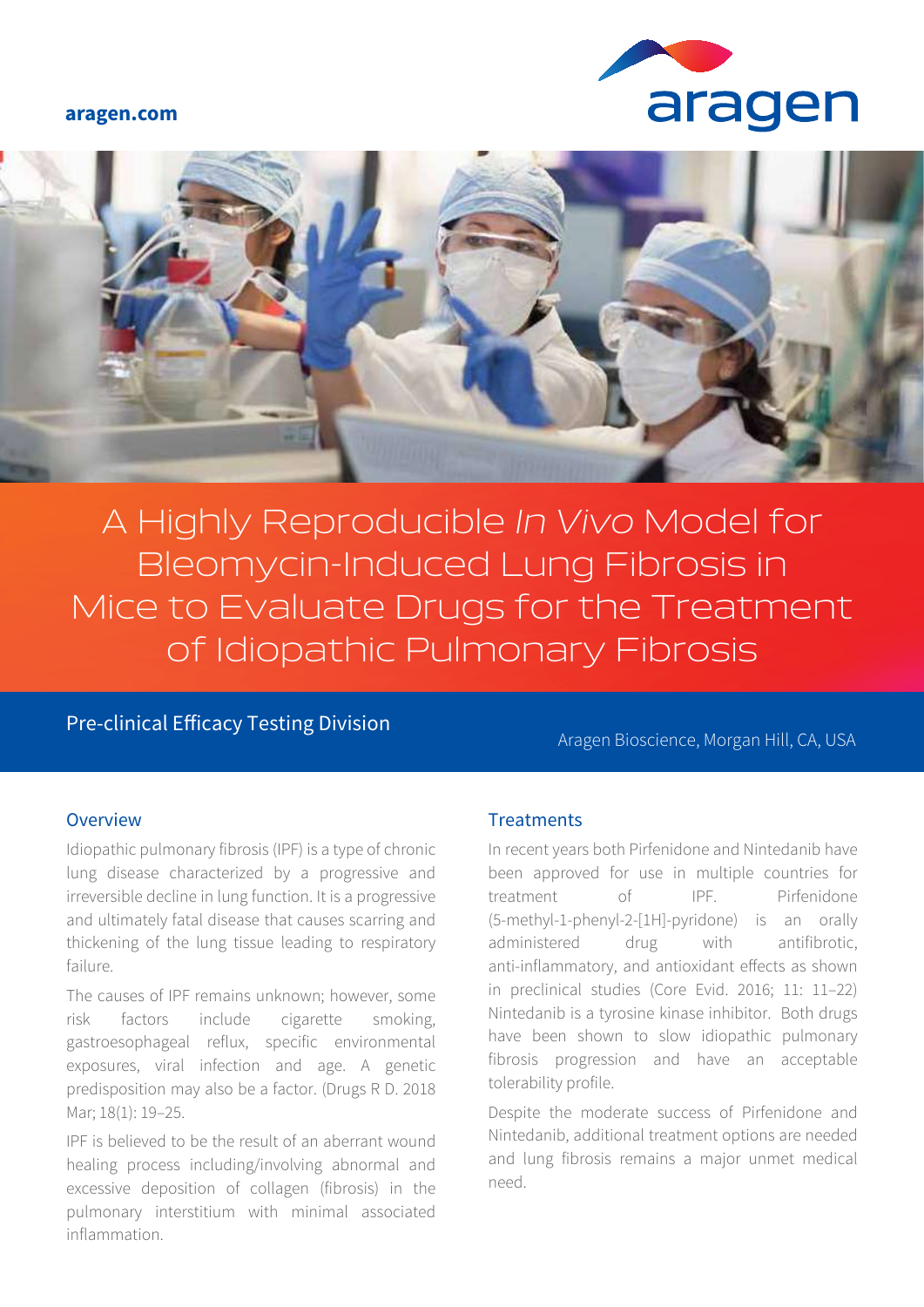# Pre-clinical Research

Bleomycin-induced pulmonary fibrosis has been a useful pre-clinical model in several species and is most prevalent in rodent models to evaluate potential prophylactic and therapeutic drugs for IPF. As a tissue injury and repair model of fibrosis, bleomycin (BLM) has contributed significantly to studies of the pathobiology of pulmonary fibrosis. The induction and progression of the disease in rodents is of a short duration, making it a practical model for evaluating test compounds in preclinical research. Major drawbacks for this model have been its mortality rate and inconsistency in the induction of the disease.

## Creation of Customized, Client-Specific Study Designs in Mouse Model for IPF

- Study animals: C57B/L6
- Fibrosis induction: Clinical grade bleomycin instilled via oralpharyngeal route or osmotic pump
- Duration: Two to five weeks
- Treatment: Test compounds and/or Pirfenidone as positive control
- Route of administration: Oral
- **Treatment regimen:** Therapeutic or Prophylactic
- Option of test article administration: IP, IV, IM and osmotic pumps

### Endpoint Analyses

### Standard Readouts

- Body weight
- **Survival**
- Lung weight
- Leukocyte count in bronchoalveolar lavage (BAL)

#### Fibrotic Readouts

- Lung hydroxyproline
- Serum/BAL fluid (BALF) soluble mediators
- Lung FibropanelTm Gene expression
- Lung fixation for histology (H&E and trichrome staining at third party CRO)

### Lunn Function Measurements

- flexiVentTM
- Hypoxia related parameters (Real-time)
- Whole-body plethysmography (Real-time)

# Changes in Body Weight, Lung Weight, and Total Leukocytes in BALF (Day 21 post-bleo)









- Bleomycin instillation causes body weight loss and an increase in lung weight.
- Total leukocytes counts increase with bleomycin instillation.
- Pirfenidone treatment improves lung weight and total leukocytes counts.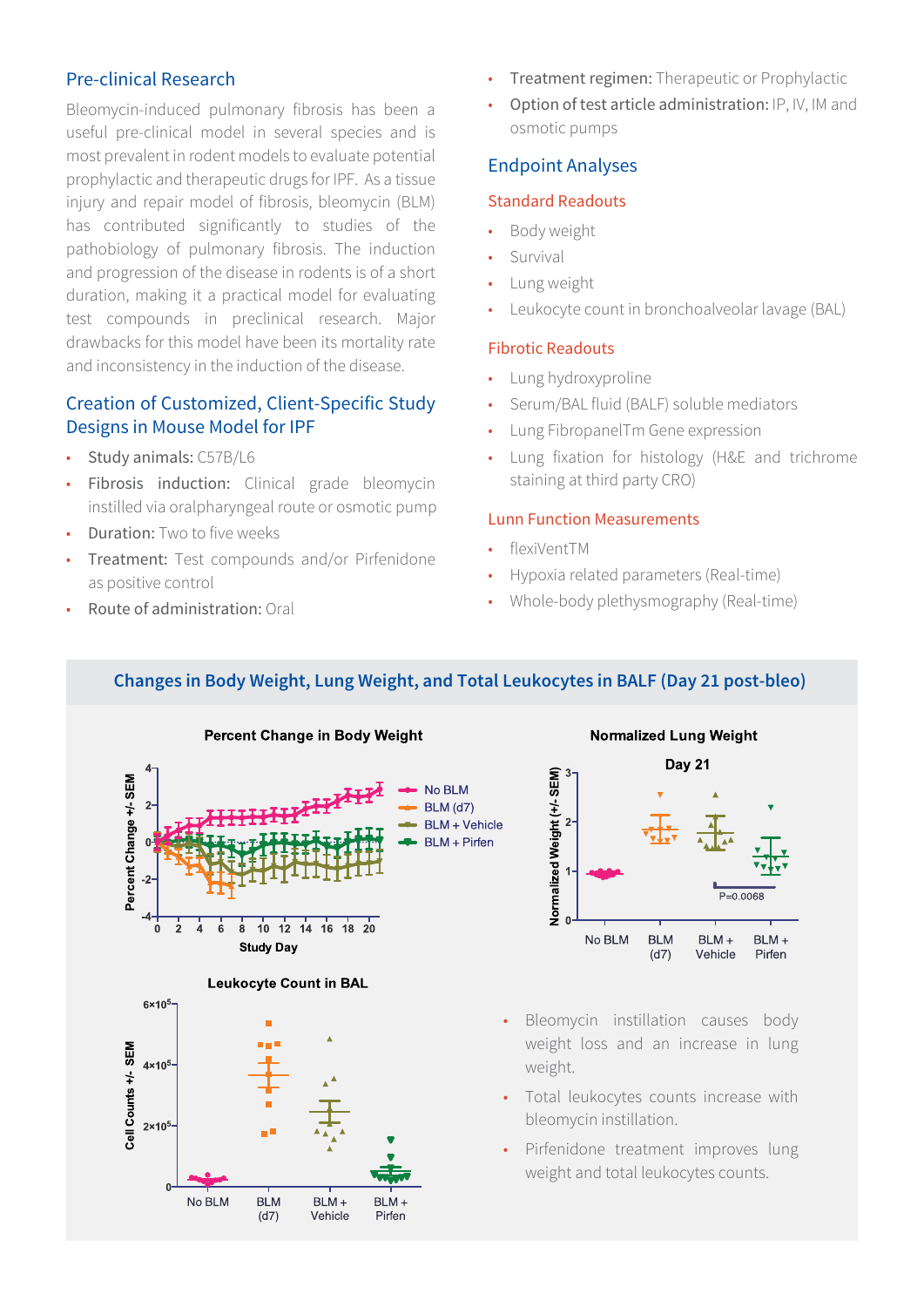### Case Study 1: Differential Analysis of Infiltrating Leukocytes from BAL **Harvest plus Changes in Histology**



- Bleomycin instillation results in increased lung leukocyte counts on Day 21.
- In Bleomycin-in-duced animals, Pir-fenidone decreases lung leukocyte counts by Day 21.



- Bleomycin instillation results in increased Ashcroft scores.
- In Bleomycin-instilled animals, improvement in lung pathology scores is observed upon Perfinidone treatment.



# Case Study 2: Changes in Lung Function in Bleomycin-Induced IPF

- FlexiVent analysis derranstrates that bleomycin instillation results in increased resistance, increased elastance and decreased compliance.
- Bleomycin treatment results in decreased 02 saturation levels.
- Pirfenidone improves lung function.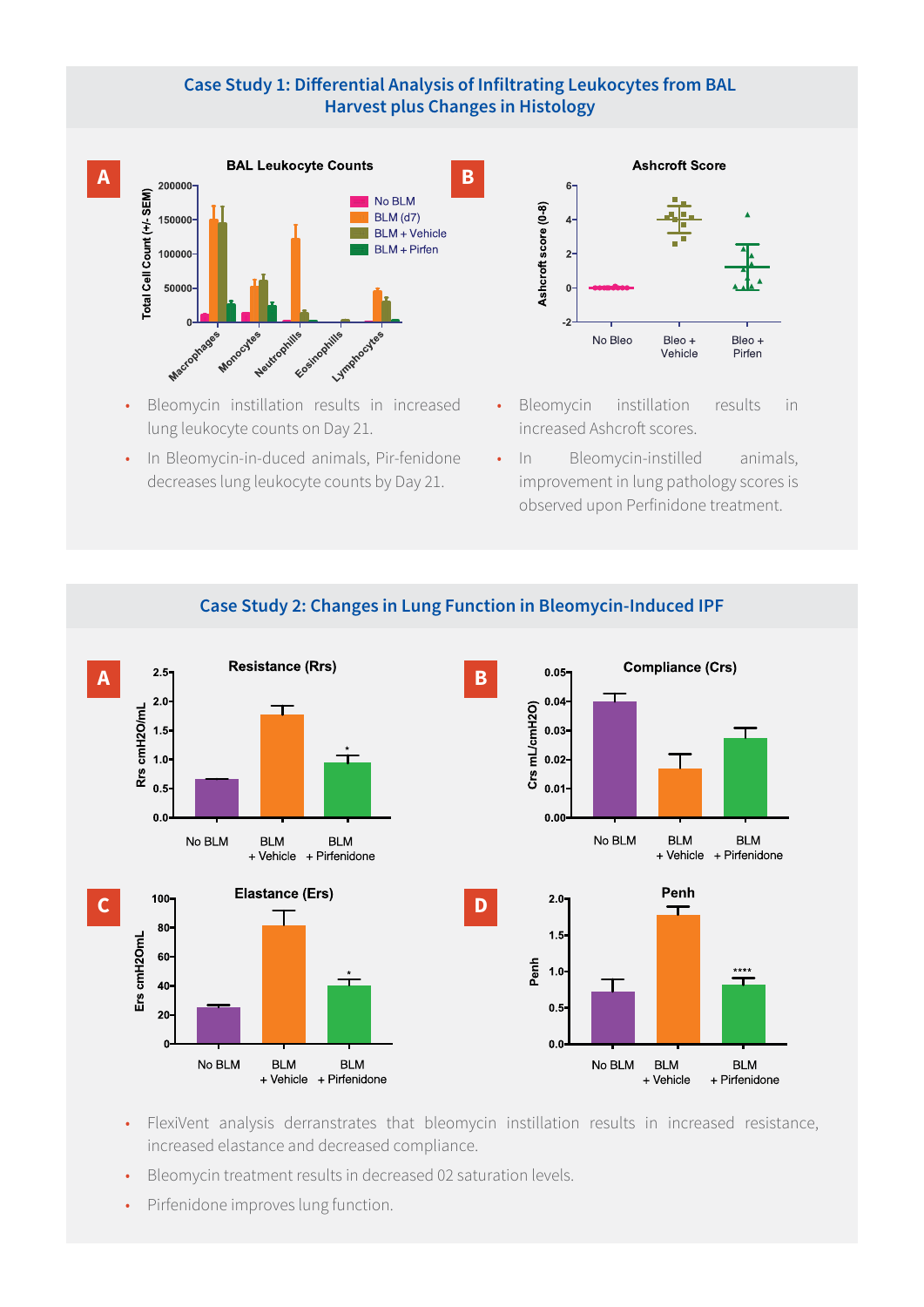### Case Study 3: Efficacy of a Small Molecule Compound in Bleomycin-Induced IPF



- Therapeutic Study: Bleomycin on day 0 with compound treatment on days 7-21 (oral QD).
- Test compound reduces Bleomycin-induced increase in lung weights and leukocyte counts.

PBS **BLM/veh** BLM/veh  $(Ashcroft score = 0)$ (Ashcroft score 6) (Ashcroft score 7) BLM/60 mpk Cmpd X BLM/60 mpk Cmpd X BLM/60 mpk Cmpd X (Ashcroft score 1) (Ashcroft score 2) (Ashcroft score 3)

Case Study 3: Consistency of Fibrotic Induction in Lungs from Multiple Studies

- Histology is performed by outside specialists in a blinded manner.
- Highly reproducible and consistent fibrotic induction in lungs from multiple studies allows robust evaluation of candidate drugs.